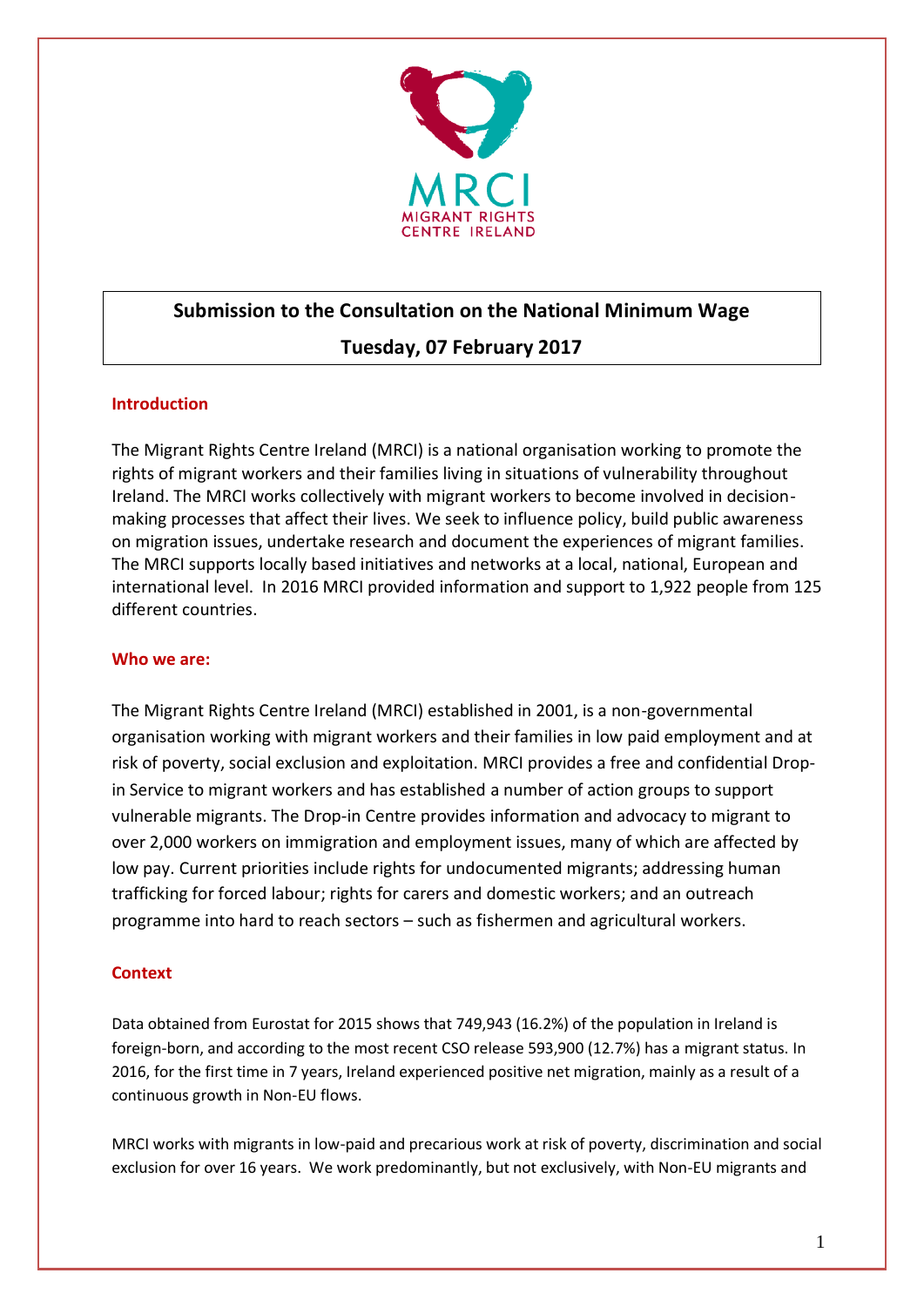their families to ensure their access to rights and entitlements. In 2016 there were 206,900 Non-EU migrants registered in Ireland which represent 34.8% of the overall migrant population. The vulnerabilities and precariousness associated with immigration status merits special consideration when developing strategies to ensure equality outcomes for migrants.

## **Categories of Migrant Workers**

Migrant workers' immigration status in Ireland influences the duration and types of jobs they can apply for:

- **Employment permit holders including spousal permits:** Migrant workers who are employed on an employment permit or spousal permit have restricted access to the labour market and hold a residence permit (stamp one). They can only work for the employer named on their employment permit and the employment is tied to their immigration status. Many jobs in low paid occupations are currently deemed ineligible for the purposes of applying for a work permit.
- **Naturalised Irish citizens:** Since 2003, over 130,000 migrants have become Irish citizens, the vast majority of them (over 100,000) since the reform of our citizenship application procedures in 2011. As citizens, they enjoy unrestricted access to the labour market.
- **EU citizens:** According to the CSO, there are 387,000 EU national residing in Ireland. They are entitled to access the Irish labour market as per EU Treaty Rights on Freedom of Movement
- **Undocumented workers:** MRCI estimates between 20,000 and 26,000 adult undocumented migrants in Ireland. According to the survey conducted with over 1,000 undocumented migrants, most have entered the country legally and subsequently became undocumented but currently they have no route out of irregularity. Among those surveyed, 89% are in employment.
- **Students:** International students from outside the EEA are entitled to work part-time while studying and full-time during fixed holiday terms. Over 50,000 international students from non-EEA countries were given permission to be in the state in 2014.

#### **Gaps in Data Collection on Migrants**

There are limitations in the data being collected in relation to the participation of migrants in the labour market. The samples of publically available datasets remain too small to make statistically sound assertions on the proportion of migrant workers earning the minimum wage or in low-paid employment. There is a need for a specific focus on data for persons from a migrant background to fully understand their living conditions including their earnings. Until then, it is important to make use of correlations and other available research studies in order to understand their realities.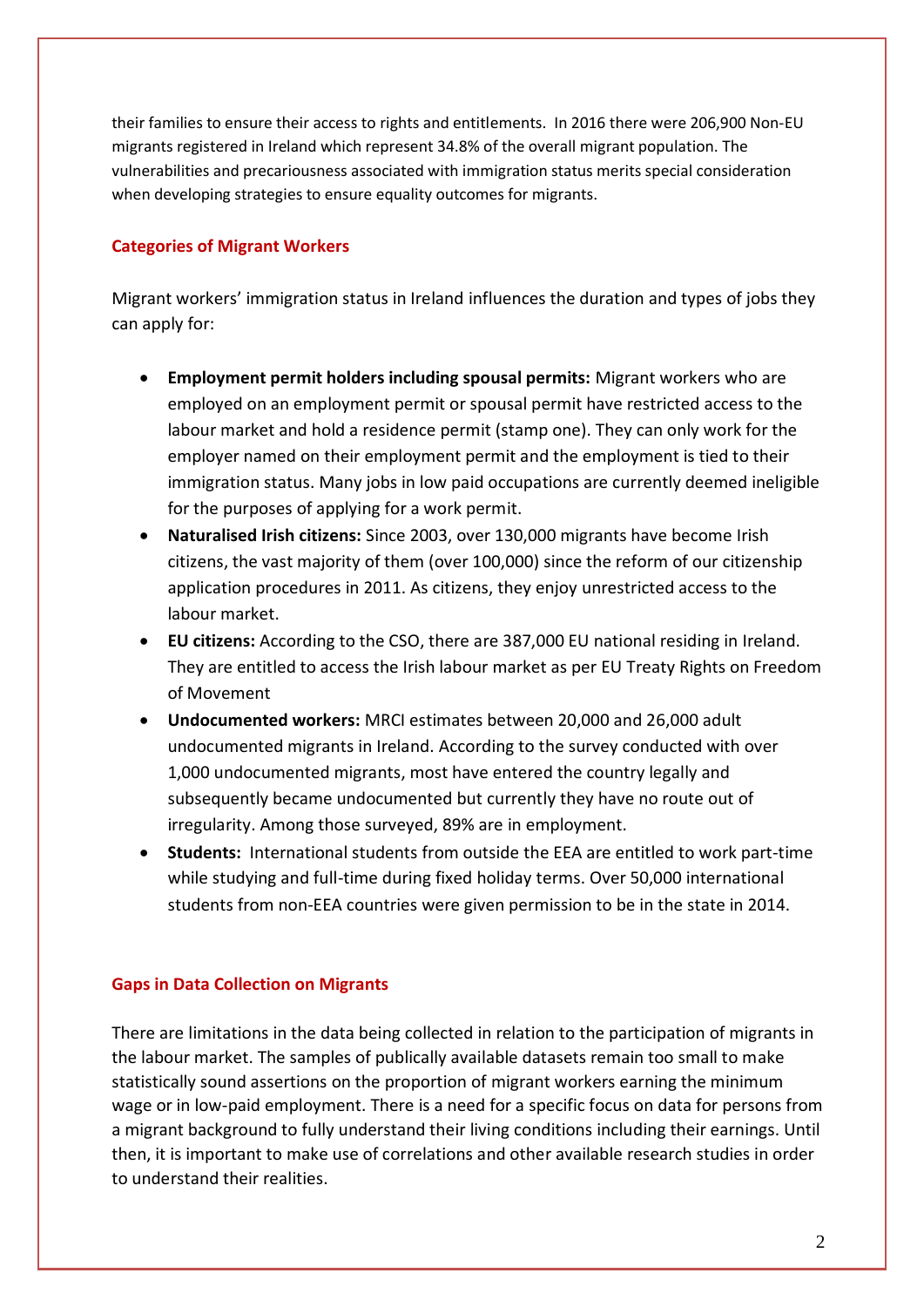#### **Low Pay Sectors**

Eurostat estimate that one in five, 21.6% of workers in Ireland are low-wage earners<sup>1</sup>. The Central Statistics Office (CSO) estimate that 4.7% of the workforce is potentially living on the minimum wage. The Migrant Rights Centre Ireland, works predominantly with migrants in low paid employment. Immigration restrictions, discrimination at recruitment and progression and limited social capital means that migrant workers are overrepresented in sectors where low wage prevails.

Below is a table of the sectors with the highest incidence of low-pay employment according to the report published by the Nevin Research Institute and the percentage of migrants working in those sectors.

| <b>Sector of Employment</b> | Incidence of Low Pay | <b>Proportion of Migrant</b> |
|-----------------------------|----------------------|------------------------------|
|                             |                      | <b>Workers</b>               |
| Industry                    | 12.4%                | 18.4%                        |
| Wholesale and Retail        | 24.1%                | 17.4%                        |
| Accommodation and Food      | 17.1%                | 35%                          |
| Health                      | 12.9%                | 10.4%                        |

#### **Part-time employment**

The Nevin Research Institute has equally identified a higher incidence of low pay and minimum-wage earning among part-time workers, over 53% of those characterised as lowpaid earners are in part-time working hours. The incidence of part-time employment is also higher for certain categories of migrant workers, in particular international students and undocumented migrants for which immigration policy and control present a barrier in accessing full-time employment.

#### **Income Adequacy**

<u>.</u>

People are living in poverty, if their income and resources (material, cultural and social) are so inadequate as to preclude them from having a standard of living, which is regarded as acceptable by Irish society generally. As a result of inadequate income and resources people may be excluded and marginalised from participating in activities which are considered the norm for other people in society.

 $1$  Eurostat Low pay is classified as earning less than two-thirds of national median hourly earnings.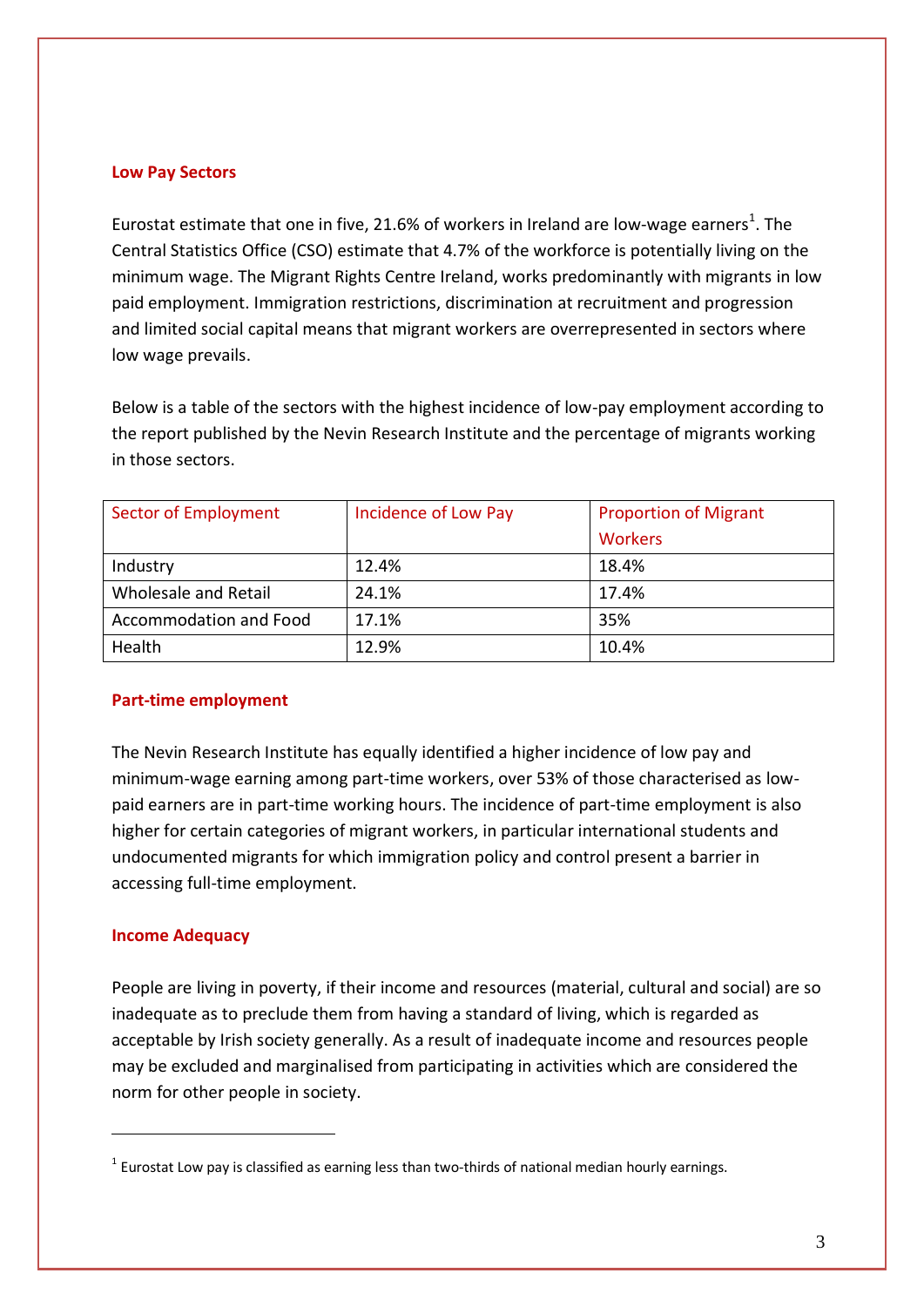People or households are considered to be at risk of poverty when their income is less than a particular threshold. In the EU, the threshold has been set at 60% of the median income (midpoint in the scale of the highest to the lowest of all incomes in Ireland). According to the Survey on Income and Living Conditions, in 2015 the median equivalised nominal disposable income stood at €20,000 and thus, the at-risk-of-poverty threshold stood at €12,000 per annum or €1,000 per month.

Using a sample of 795 migrants who have accessed our services in 2016 we found that 51.6% of them were living with less than €910.50, this compares to 16.9% among the overall population as identified by the last SILC 2016. Once more, this can be partly explained by the prevalence of migrants with precarious legal status, high incidence of employment in low-paid sectors and a lack of mobility and progression as a result of a rigid labour migration policy

## **Pervasive Issues which facilitate low pay for migrant workers.**

#### **Rigid employment permit system**

The main mechanism in place for Non-EEA nationals to take up full-time employment in Ireland is through the Employment Permit System, a guest worker model that limits the rights of migrant workers. Despite welcome reforms to the Employment Permit System by the government in 2014, it remains restrictive as a worker's immigration status in the country is dependent on their employment and a worker can only work for the employer specified on the work permit. If a worker seeks to leave this employer, within the first 12 months of employment, they are no longer eligible to work. After the initial 12 months, in order to change employment they must undergo a lengthy and bureaucratic process during which they risk losing their employment and immigration status. This effectively results in a worker and one employer being tied. Only spouses of critical skills employment permit holders (those working in occupations considered 'high-skilled' or 'high-earning') are eligible to apply for an employment permit, in certain circumstances. This leaves many dependants, very often women, unable to join the labour market or forced to use irregular channels.

Current government policy facilitates an Employment Permit System that enables migration of highly skilled workers only, yet demand for a broad range of skills continues to exist within the economy in occupations such as care work and work in the food industry. These jobs however are deemed ineligible by the government. It is necessary to provide safe and regular migration channels to respond to the demands in essential skill areas. Without the legal channels of migration some unscrupulous employers will inevitably exploit workers to meet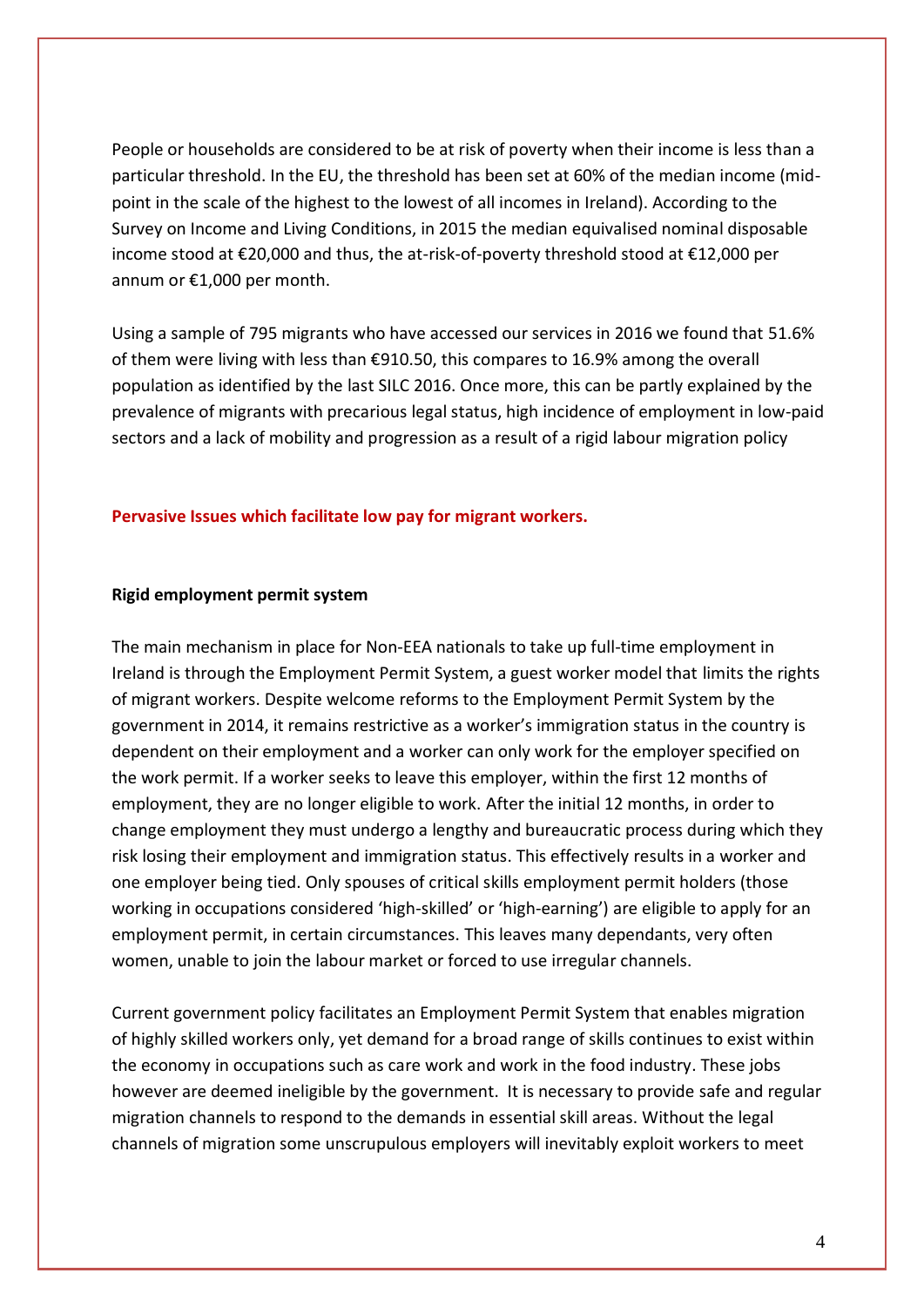their on-going need. Many examples of this exist in the childcare sector with the recruitment of au pairs into exploitive working conditions.

## **Non-Compliance and Exploitation**

A recent survey conducted by MRCI with 104 migrant workers<sup>2</sup>, revealed that many migrant workers understand their employment rights. However, a number of factors prevent migrants from claiming and exercising these rights such as:

- There is little or no support for employees to challenge breaches of their employment rights;
- Workers who are still in the work permit system are fearful they will lose their job. If they lose their job they are at risk of losing their immigration status and becoming undocumented;
- In the current job market it is difficult to demand better conditions as there is competition for jobs in some sectors;
- No safety net of social welfare as many migrants will not claim any benefits as they are fearful it will affect their application for citizenship in the longer term.

While migrant workers are more knowledgeable about their rights few are able to assert these rights and improve their conditions. Unfair treatment of migrant workers undermines wages and working conditions in national labour markets.

## **Irregular Migration**

Research carried out by MRCI with over 1,000 undocumented migrants, found that the overwhelming majority of them are in employment, typically (though not always) in sectors where low-paid work is prevalent. Undocumented migrants are employed in a range of jobs across a number of sectors, concentrated in minimum- to low-wage work. The top five sectors of employment are Restaurant & Catering (32%), Domestic Work (29%), and Cleaning and Maintenance (13%). Other sectors include retail, hotel, medical, healthcare and agriculture. This survey revealed that a majority (89%) are in employment. A high proportion of these (66%) have been in their current job for over 2 years and of this 31% have been in the same job for over 5 years. 69% indicated that they are working over 30 hours, with more than half earning over €300 a week. Of those not currently in paid employment – a group which includes stay-at-home parents - most have only been out of work for less than 6 months. Similar to the Irish undocumented in the USA, undocumented migrants have a variety of educational backgrounds. The survey reveals that many undocumented migrants in Ireland

<sup>&</sup>lt;u>.</u> <sup>2</sup> *Migrants in Low Pay Jobs* (Publication Pending MRCI - May 2015)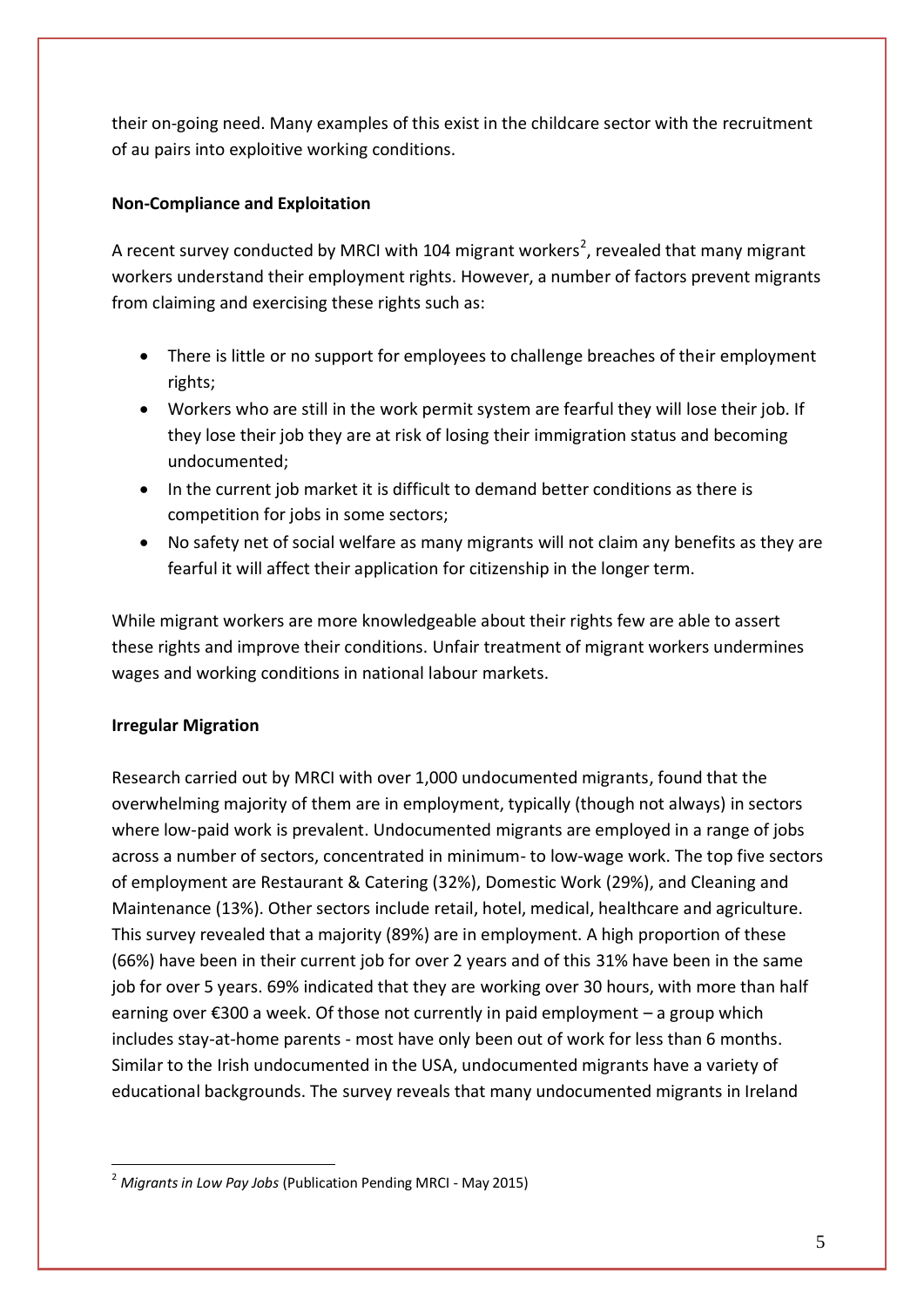are well-educated, with 97% possessing secondary school education and 53% educated at third level.<sup>3</sup>

## **Income Inequality**

The Gini coefficient is a measure of statistical dispersion intended to represent the income distribution of a nation's residents, and is the most commonly used measure of inequality. Data from the last SILC release shows that the GINI coefficient stood at 30.8% in 2015. Data from the survey shows that in spite of the increase of the median annual income, Ireland is still experiencing high levels of inequality and large numbers of people at risk of poverty.

## **Measures to tackle the incidence of low pay**

## **The Living Wage**

The Living Wage is a wage which makes possible a minimum acceptable standard of living. Its calculation is evidence based and built on budget standards research. The 2016 figure is  $\epsilon$ 11.50 are based on the following concepts:

- Work should provide an adequate income to enable individuals to afford a socially acceptable standard of living.
- It is based on the cost of living and is an evidence based rate of pay which is grounded in social consensus and derived from Consensual Budget Standards research which establishes the cost of a Minimum Essential Standard of Living.

In principle a living wage is intended to establish an hourly wage rate that should provide employees with sufficient income to achieve an agreed acceptable minimum standard of living. It is an income floor; representing a figure which allows employees to afford the essentials of life. Earnings below the living wage suggest employees are forced to do without certain essentials so they can make ends meet.

## **Socialising the Costs of Living**

The intersection of NMW, the living wage and socialising the cost of living is significant. The Living Wage, and the NMW increases needed to reach it, is based on the current state of high living costs. However, there is a strong argument that living costs should not be fully borne by the market economy and the firms that operate within that. Were the state to socialise living costs, this would reduce the need to meet those costs through direct wages. The following two some examples illustrate the point .

 Housing: the Living Wage uses average rent for a single person. In Dublin, rent makes up 40 percent of the Living Wage. Public policy which reduced high rent costs would result

<sup>&</sup>lt;u>.</u>  $3$  Ireland is Home: An analysis of the current situation of undocumented migrants in Ireland, MRCI 2014.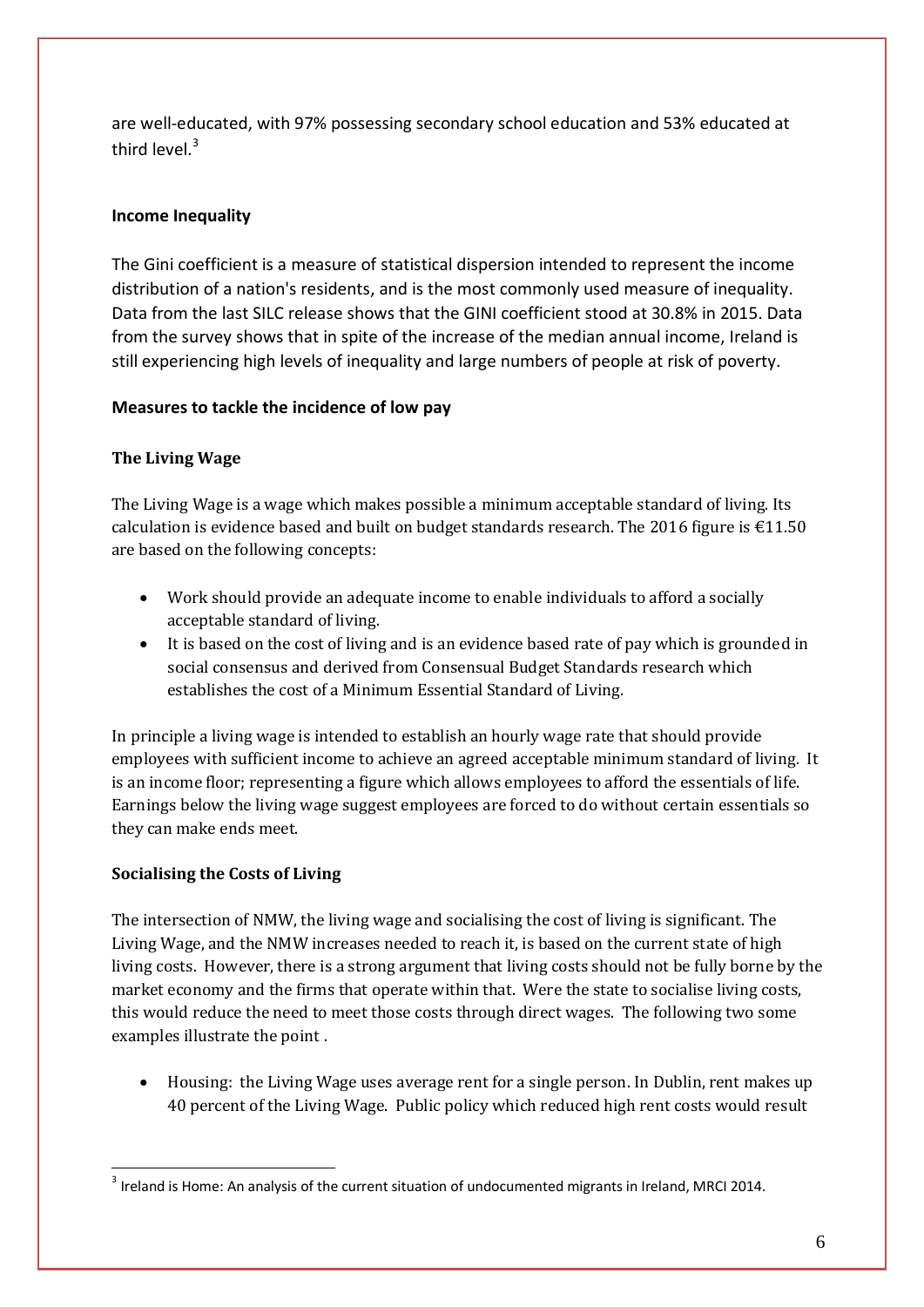in a fall in the Living Wage without reducing the workers' living standards. This, in turn, would require lower NMW increases.

• Public Transport: Ireland has one of the most poorly subsidised public transport systems in the EU. Were subsidies increased, this would result in lower fares. Again, this would reduce the income currently needed to pay for high-priced public transport and in turn would require a lower NMW increase.

#### **Recommendations**

## **Living Wage**

MRCI proposes that the minimum wage should, over time, reach the level of the Living Wage. This would ensure that all full-time workers would earn enough to ensure a minimum adequate income. We recommend that the Low Pay Commission set a target date of increasing the NMW to the Living Wage within 4 years. It is important that a medium target be set, rather than set on a yearly basis. A target would allow enterprises and employees to plan for the future. However, this target must be stated and grounded in both economic and socially optimal terms.

#### **National Minimum wage**

Last year's increase of 10 cents yielded very limited respite to workers for people who actually live on the minimum wage. The NMW therefore needs to be significantly increased in 2018 to help people meet a minimum standard of living. This needs to take account of the above point in raising the NMW to reach living wage rates. Having established that the NMW should be raised to the Living Wage over the medium-term as the goal, it will be necessary to propose future increases that are sustainable and consistent with grow projections; in particular, private consumption (consumer spending) projections. Different economic outlook projections point to healthy economic growth estimates ranging from 3% to 5%, which are able to sustain the trend in job creation. At a current pace, unemployment could near 6% before the end of the year, a rate which will fit the OECD 's definition of full employment. Consumer spending is also expected to grow between 1% and 2%; this is an opportunity to increase the NMW above average annual levels in later years, to take account of the positive economic outlook.

#### **Socialising Living Costs**

The Low Pay Commission should recommend that the Government outline proposals to socialise living costs in particular areas (e.g. housing, public transport, health, childcare etc.) and, therefore, reduce the costs on the market economy.

#### **Gender Proofing the Minimum Wage**

Given the widening gender pay gap and the positive duty on public bodies to mainstream measures to promote equality, a specific measure is required to equality proof the minimum wage and related measures to ensure that income inequalities are reduced. This is compounded for